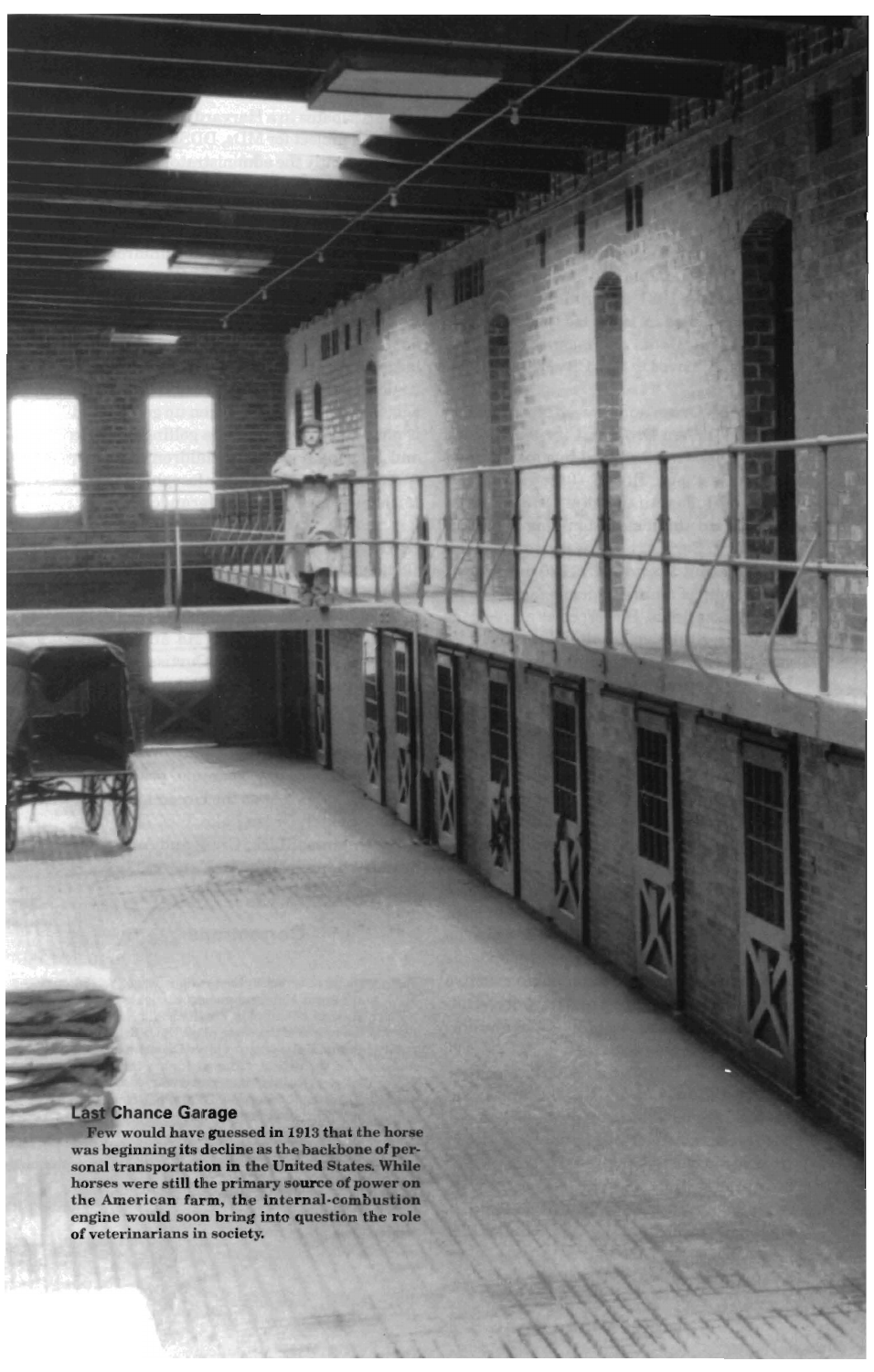

## • • **Inle**

*Neil R. Baumhover* \*

The photograph that appeared on the cover of the past *Iowa State University Veterinarian* refreshed the memories of many former veterinary students. The clinic area of what was once known as the Veterinary Quadrangle (now Lagomarcino Hall) plays a significant role in the history of Iowa State. Throughout its lifetime, this section of the building has been a place for applied veterinary instruction, studios for sculpture and an office for student journalism.

The construction of the Quadrangle was prompted by the poor conditions found in the veterinary hospital, which stood where the Memorial Union is now. The advancing knowledge of sanitation had deemed the building undesirable, as described by Dr. Charles Stange in his 1929 history of the Division of Veterinary Medicine.

When the use of a table was inadvisable, operations had to be performed out of doors. During the winter months, instructors found

<sup>\*</sup> Neil Baumhover is a fifth-year graphic design and magazine journalism undergraduate, Iowa State University.